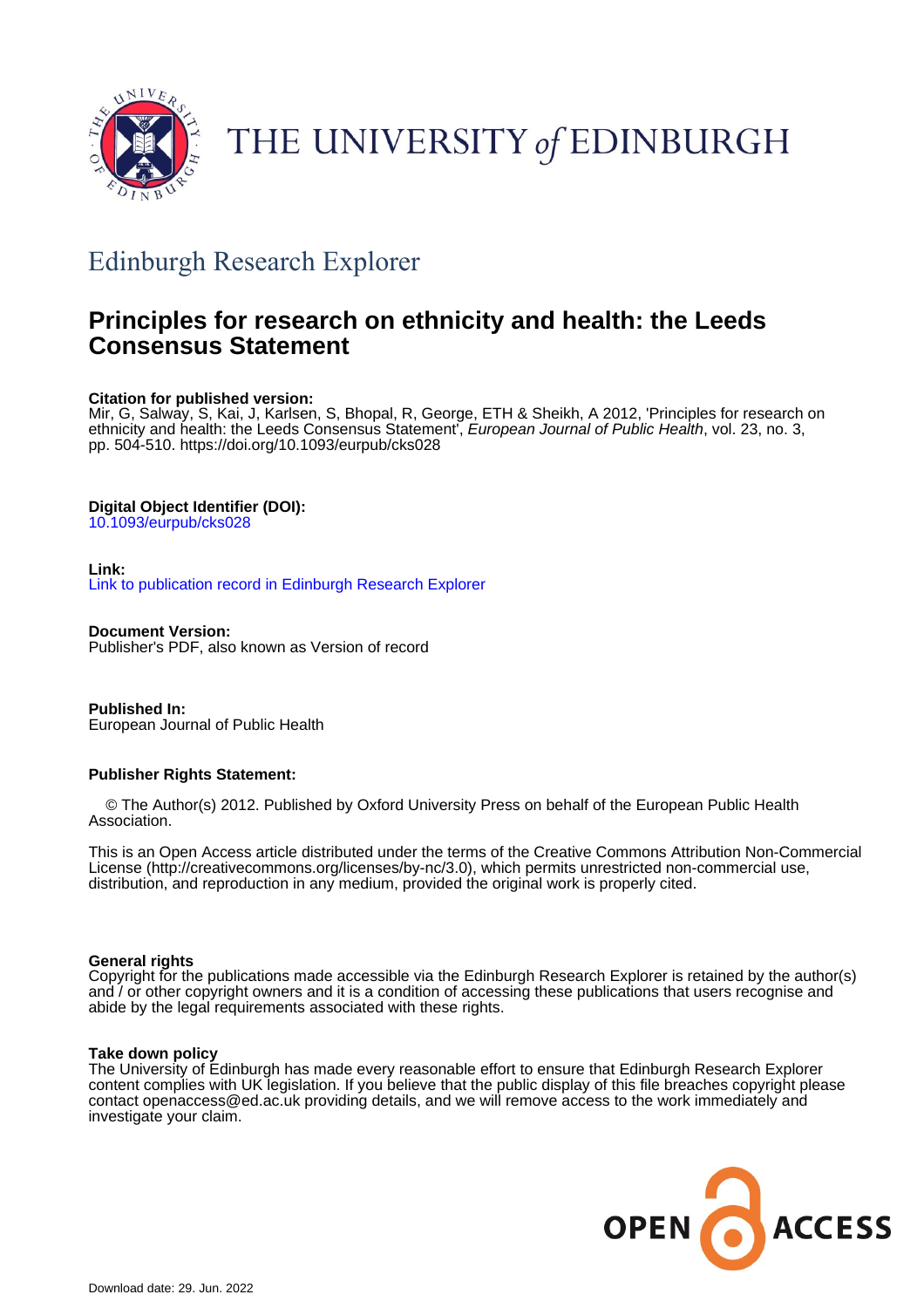......................................................................................................... European Journal of Public Health, Vol. 23, No. 3, 504–510

- The Author(s) 2012. Published by Oxford University Press on behalf of the European Public Health Association. This is an Open Access article distributed under the terms of the Creative Commons Attribution Non-Commercial License (http:// creativecommons.org/licenses/by-nc/3.0), which permits unrestricted non-commercial use, distribution, and reproduction in any medium, provided the original work is properly cited.

doi:10.1093/eurpub/cks028 Advance Access published on 2 May 2012 .........................................................................................................

## Principles for research on ethnicity and health: the Leeds Consensus Statement

Ghazala Mir<sup>1</sup>, Sarah Salway<sup>2</sup>, Joe Kai<sup>3</sup>, Saffron Karlsen<sup>4</sup>, Raj Bhopal<sup>5</sup>, George TH Ellison<sup>6</sup>, Aziz Sheikh<sup>5</sup>

1 Leeds Institute of Health Sciences, University of Leeds, UK

2 Faculty of Health and Wellbeing, Centre for Health and Social Care, Sheffield Hallam University, UK

3 Division of Primary Care, School of Community Health Sciences, University of Nottingham, UK

4 Department of Epidemiology and Public Health, University College London, UK

5 Edinburgh Ethnicity and Health Research Group, Centre for Population Health Sciences, University of Edinburgh, UK

6 Leeds Institute for Genetics, Health and Therapeutics, University of Leeds, UK

Correspondence: Ghazala Mir, Leeds Institute of Health Sciences, University of Leeds, Charles Thackrah Building, 101 Clarendon Road, Leeds LS2 9LJ, UK, Tel: +44 113 343 4832, fax: +44 0113 343 0862; e-mail: g.mir@leeds.ac.uk

Background: There is substantial evidence that health and health-care experiences vary along ethnic lines and the need to understand and tackle ethnic health inequalities has repeatedly been highlighted. Research into ethnicity and health raises ethical, theoretical and methodological issues and, as the volume of research in this area grows, so too do concerns regarding its scientific rigour and reporting, and its contribution to reducing inequalities. Guidance may be helpful in encouraging researchers to adopt standard practices in the design, conduct and reporting of research. However, past efforts at introducing such guidance have had limited impact on research practice, and the diversity of disciplinary perspectives on the key challenges and solutions may undermine attempts to derive and promote guiding principles. Methods: A consensus building Delphi exercise—the first of its kind in this area of research practice—was undertaken with leading academics, practitioners and policymakers from a broad range of disciplinary backgrounds to assess whether consensus on key principles could be achieved. Results: Ten key principles for conducting research on ethnicity and health emerged, covering: the aims of research in this field; how such research should be framed and focused; key design-related considerations; and the direction of future research. Despite some areas of dispute, participants were united by a common concern that the generation and application of research evidence should contribute to better health-care experiences and health outcomes for minority ethnic people. Conclusion: The principles provide a strong foundation to quide future ethnicity-related research and build a broader international consensus.

.........................................................................................................

## Introduction

There is now substantial evidence that health and health-care ex-periences vary along ethnic lines and that minority ethnic groups tend to be at risk of significant disadvantage across a range of indicators $1,2$  $1,2$  $1,2$ <sup>1,2</sup> The need to understand and tackle such ethnic health inequalities has been repeatedly recognized.<sup> $3-6$ </sup> Health researchers, in generating and disseminating research evidence, play an important role in shaping health policy, practice and debate in ways that can help to ameliorate such inequalities.

Research on ethnicity and health poses significant ethical, conceptual and methodological challenges.[7](#page-7-0) In recent years, for example, attention has been drawn to how ethnicity is conceptualized and operationalized; $8-12$  inconsistent and inappropriate the terminology;<sup>[13–15](#page-7-0)</sup> how researchers engage with minority ethnic in-dividuals and groups;<sup>[16,17](#page-7-0)</sup> how samples are drawn and participants recruited;<sup>[18–20](#page-7-0)</sup> and how comparable data are generated from diverse populations.<sup>[20,21](#page-7-0)</sup>

Many of these challenges have been recognized for some time<sup>[22](#page-7-0)</sup> and there have been several attempts to improve scientific rigour in research on ethnicity and health.<sup>23-26</sup> However, such initiatives have had little impact on practice<sup>[26](#page-7-0)</sup> and as the volume of research in this area grows, so too do concerns regarding its potential to do more harm than good.<sup>[27](#page-7-0),[28](#page-7-0)</sup>

One factor that appears to undermine the potential to derive and promote guidance in this area is the wide range of disciplinary and professional perspectives.[29](#page-7-0) For example, some disciplines have engaged with the conceptualization and operationalization of ethnicity; others are primarily concerned with the validity and generalizability of diagnostic tools across different linguistic and cultural contexts; and there is ongoing debate around the involvement of service users and the extent to which research in the area of ethnicity can (or should) be 'value-free'.<sup>[29](#page-7-0)</sup>

This article describes a novel approach to overcoming the challenge of agreeing core principles. It reports the results of a Delphi exercise undertaken with participants from a range of diverse academic and professional disciplines. The aims were to: (i) explore the extent to which it might be possible to derive common inter-disciplinary and inter-professional principles for conducting research on ethnicity and health and (ii) highlight areas where inter-disciplinary and inter-professional differences in ethnicity and health research might warrant further debate.

### Methods

Ethical clearance was provided by The University of Edinburgh's School of Health in Social Science Research Ethics Committee.

Researchers, policymakers and practitioners with substantial experience in ethnicity and health research, were invited to a UK Department of Health sponsored workshop to discuss the principles they believed should inform such research. Presentations and group discussion focused on: the importance of research on ethnicity and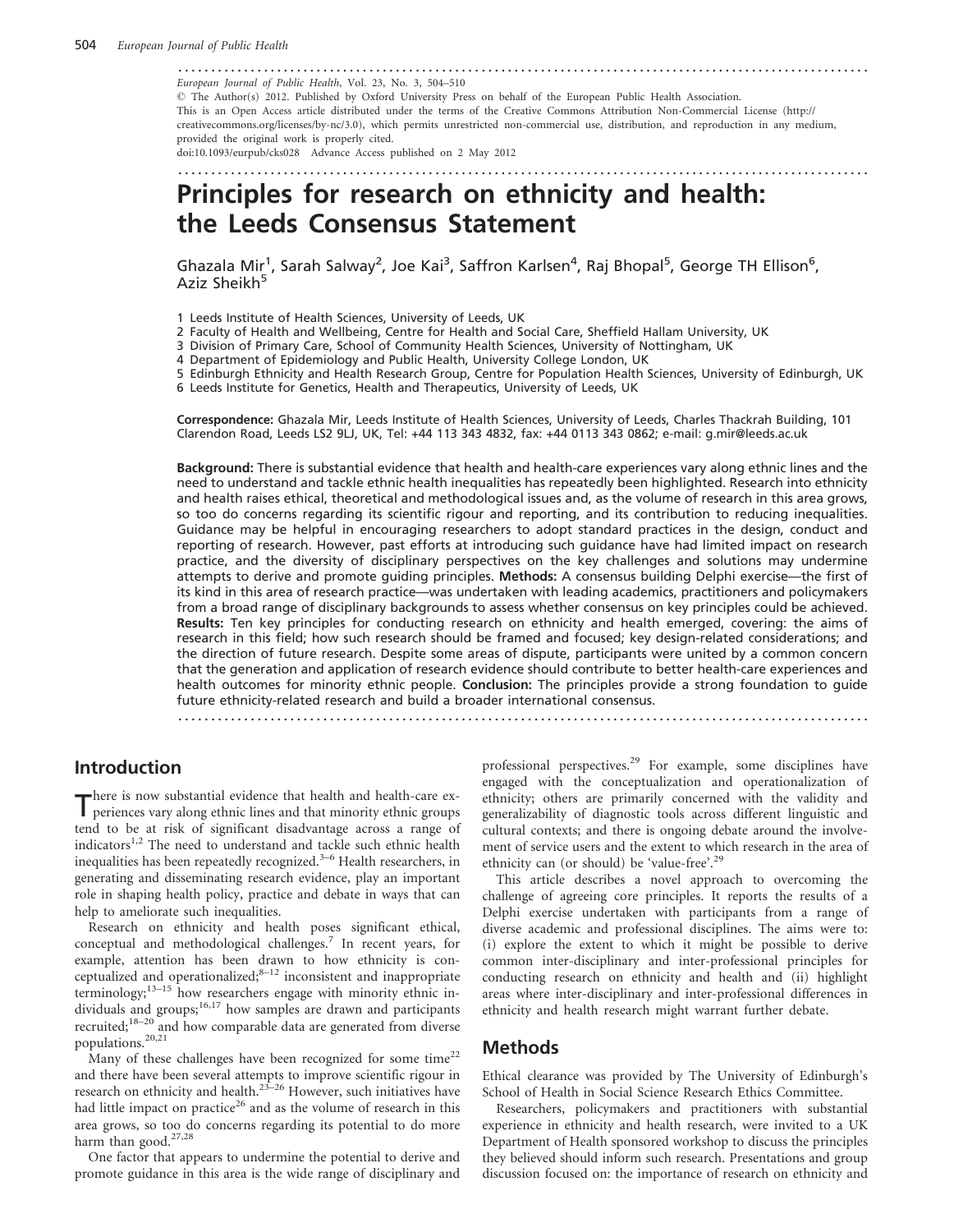health; appropriate methodological approaches; and mechanisms for translating such research into policy and practice (Further details of the programme and presentations are available at: http://www.etn. leeds.ac.uk/newspage.htm). Potential workshop participants, including international participants and those with international research experience, were identified through professional networks and from responses to a general invitation sent to members of the JISCmail Minority Ethnic Health and Health Equity e-lists (JISCMail is an academic mailing service which supports over a million people from academic, policy and practice backgrounds within the UK and internationally to collaborate through specialist online groups. Further details of the professional and disciplinary backgrounds of workshop delegates is available at http://www.etn.leeds.ac.uk/ document/dohworkshop/WorkshopParticipants.pdf). The key aim of the workshop was to attempt to achieve consensus on the most important principles underpinning research on ethnicity and health. A formal consensus-building technique, the Delphi exercise,<sup>[30](#page-7-0)</sup> was selected as the mechanism through which those invited to the workshop (who would comprise the Delphi Panel) might identify and agree on these key principles, as summarized in table 1.

In Round 1 of the Delphi exercise, all Panel members were invited to provide statements on the most important principles they felt should be applied to ethnicity and health research. These initial statements were emailed to the Delphi Panel coordinator (G.M.) to minimize any risk that peer group pressure might influence individual responses. The Panel coordinator then organized the statements under themed headings, disaggregated multi-faceted principles and ensured that there was no unnecessary duplication. This process was subsequently reviewed by a member of the Panel (A.S.) to ensure that no salient principles had been misinterpreted or lost.

In Round 2, all Delphi Panel members were asked to anonymously score each of the statements from Round 1 on a 5-point Likert scale ranging from  $1 =$  unimportant' to  $5 =$  very important', with an opportunity to make additional free-text comments on each statement. Responses were collated and statements revised and reduced to 32 in response to the free-text comments received. These revised statements were then circulated to Panel members during Round 3 of the exercise. Individual Panel members received their original score for each statement along with an overview showing the percentage of Panel members who had scored the statement 4 or 5 (i.e. 'important' or 'very important'). Where statements from the previous Round had been combined, original statement numbers and percentage scores were provided separately. Panel members were then invited, in light of this information, to provide a single score for each revised statement, allowing each Panel member to re-evaluate their position and take account of the controlled feedback from the Panel as a whole.

Consensus was defined as >80% of respondents ranking the statement as '4'or '5', $30,31$  $30,31$  $30,31$ —the final selection and format of the consensus principles is based on the results of Round 3. At this stage, free-text comments were collated for each statement. These comments were used to provide explanations for any consensus, or lack thereof, on each specific statement. Finally, to highlight areas where differences in perspectives across different disciplines and professions appear to warrant further debate, free-text comments were combined with an analysis of numerical scores to explore similarities and differences between Panel members from different disciplinary and professional backgrounds.

#### Results

Of the 38 potential workshop participants, 21 attended the workshop and a further 12 responded to an invitation to take part in the Delphi Panel, providing a total of 33 Panel members. Nine Panel members were from policy/practice backgrounds and 24 from research institutions [\(table 2](#page-3-0)). Researchers included specialists in quantitative and qualitative research, clinicians, social scientists, epidemiologists and statisticians. Panel members were roughly balanced in terms of gender and around a third were from minority ethnic backgrounds. A total of 17 Panel members (52%) responded to the Round 1 invitation, providing a total of 84 statements that were then reduced to 44 in Round 2 and 32 in Round 3 of the Delphi exercise. Almost all Round 1 participants had attended the workshop and this appears to have increased their confidence and willingness to actively contribute statements.<sup>[30](#page-7-0)</sup> Subsequent response rates were 91%  $(n=30)$  for Round 2 and 94%  $(n=31)$  for Round 3 [\(Figure 1\)](#page-3-0). Scores for each of the 32 statements generated following Round 3 are presented in [table 3](#page-4-0), and the 10 statements for which consensus was reached are presented in [table 4.](#page-5-0) These 10 principles are discussed in the context of feedback from Panel members, below.

#### Importance and purpose

Regardless of disciplinary/professional background, there was a high level of agreement among Panel members that researchers in the field of health inequalities had a responsibility to address ethnicity within their research (90% of respondents ranking Principle 1 as 'important' or 'very important'). An even higher level of agreement was reached on the need to ensure that inclusivity did not replicate discriminatory processes, but aimed instead to improve the condition of populations experiencing disadvantage (93%— Principle 2). Free-text feedback emphasized the multi-dimensional nature of ethnicity and highlighted the importance of identifying underlying causal processes linking particular ethnic identities to health outcomes. Researchers were seen as having an important role in ensuring that discriminatory processes were avoided, and that research both modelled and promoted the social change necessary to reduce disadvantage.

#### Framing and focus of research

The consensus principles also reflected a concern that researchers should be transparent about the concepts, theories and assumptions that underpin their work (90%—Principle 3). Transparency was sought to overcome disciplinary divides and require researchers to think more clearly about the taken-for-granted assumptions that may underpin their work (and result in stereotyping or stigmatizing the populations involved).

The highest level of agreement (97%—Principle 4) was achieved on the need to recognize diversity within ethnic group categories. This was driven by a concern that ethnic identities are often presented as fixed and homogenous, and that researchers should recognize and explicitly examine the various social factors that might explain associations between ethnicity and health outcomes,

Table 1 Main steps in undertaking the Delphi exercise $31$ 

Expert panel: Constructing a panel and obtaining agreement to participate.

Round 1: Experts contribute their ideas and these are summarized and circulated amongst the panel, typically in the form of a questionnaire.

Round 2: Panel members individually rank their level of agreement with each statement and individual responses are summarized and circulated to the panel with a repeat questionnaire.

Round 3: Panel members revise their opinions in the light of findings from the previous round; results are again summarized and fed back to the panel. Reaching agreement: Three rounds are usually sufficient to allow an acceptable degree of agreement to emerge amongst most panel members but, if not, a final fourth round can be conducted.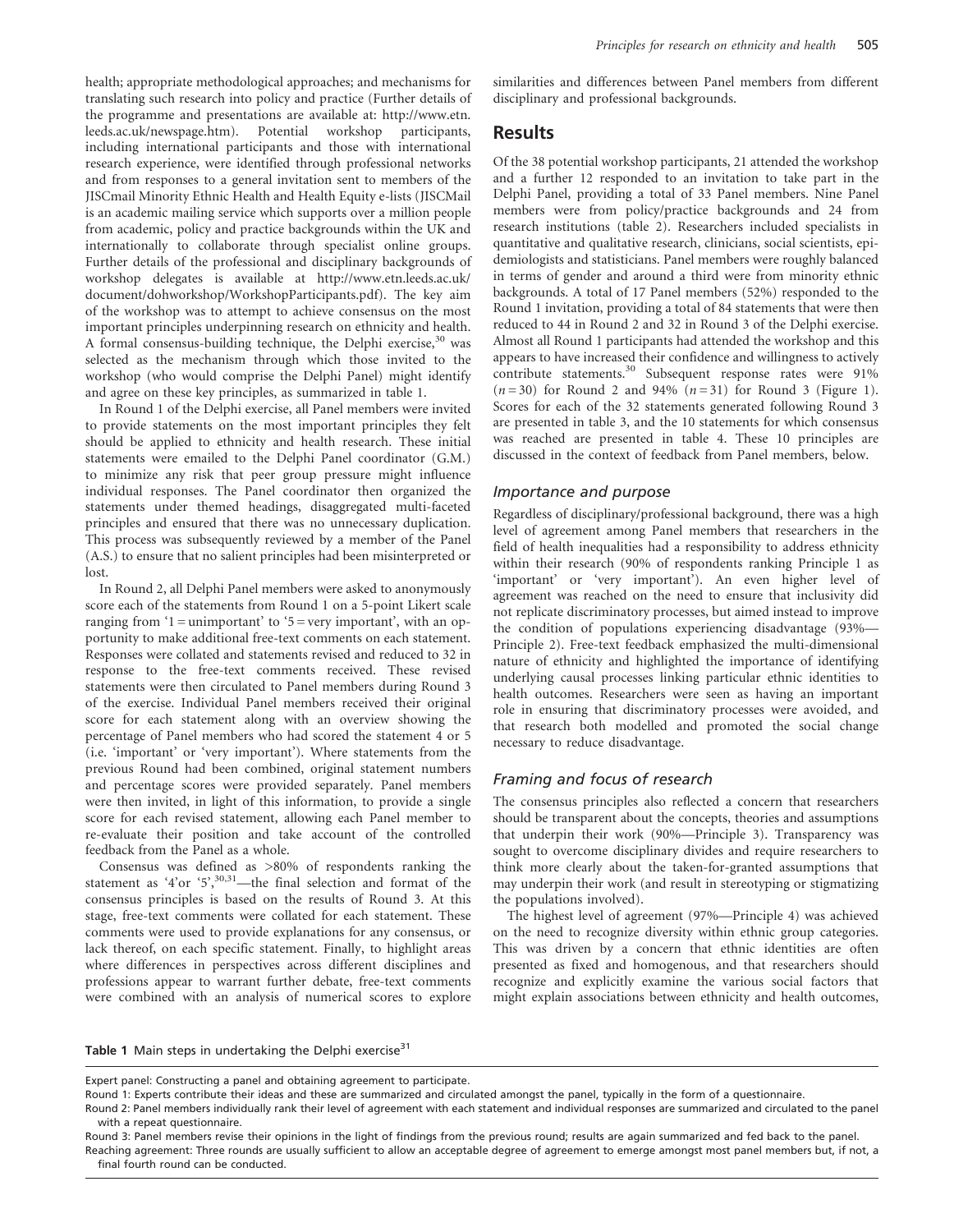<span id="page-3-0"></span>Table 2 Participation by professional background and discipline

| Stage of<br>Delphi<br>exercise | Academic<br>researchers <sup>a</sup> | <b>Researchers</b><br>with clinical<br>backgrounds <sup>b</sup> | <b>Health service Total</b><br>practitioners/<br>managers <sup>c</sup> | <i>(international</i><br>participants)<br>(%) |
|--------------------------------|--------------------------------------|-----------------------------------------------------------------|------------------------------------------------------------------------|-----------------------------------------------|
| Delphi Panel                   | 18                                   | 6                                                               | 9                                                                      | 33 $(3=9%)$                                   |
| Workshop                       | 11                                   | 6                                                               | 4                                                                      | 21(0)                                         |
| Round 1                        | 10                                   | 4                                                               | 3                                                                      | 17(0)                                         |
| Round 2                        | 17                                   | 6                                                               | 7                                                                      | $30(3 = 10\%)$                                |
| Round 3                        | 19                                   | 4                                                               | 8                                                                      | $31(3 = 10\%)$                                |

a: Researchers based solely in universities or other research institutions.

b: Researchers with clinical training based in universities or other research settings.

c: Panel members working only in health service settings.



Figure 1 Dephi participants at each stage

including socio-economic position, language, religious identity, experiences of discrimination, migration history and cultural preferences and behaviours.

There was a high degree of consensus on the need to involve people from minority ethnic communities in the research process and support them to define appropriate participatory practices for themselves (90%—Principle 5). The strong support for this principle arose from recognition of the power imbalances in research relationships. Participatory approaches that could empower people from these populations, both to define research questions and suggest solutions to be evaluated, were considered important to making studies meaningful and effective for tackling inequalities.

#### Data collection and analysis

The most contentious area for developing consensus related to data collection, where conflicting principles were in evidence about the

kinds of data that should be gathered [\(table 3\)](#page-4-0). Nonetheless, a high level of agreement was reached on the need for ethnic categories and labels to be meaningful in terms of the specific research questions explored (87%—Principle 6). Feedback indicated that researchers should recognize that ethnic categories are neither natural nor neutral and should not be employed without reflection on their meaning and utility. In particular, there was agreement that while ethnic categories such as those used in UK censuses<sup>[32](#page-7-0)</sup> are useful for exposing disadvantage (80%—Principle 7), they offer limited insight into the causes of disadvantage and there is a need to develop additional categories and measures that might be more helpful in explaining inequalities and identifying suitable interventions.

However, there remained inter-disciplinary differences of opinion as to how this might be achieved, with panel members from clinical or health service backgrounds favouring more prescriptive statements. Almost all practitioners/policymakers and researchers with clinical backgrounds advocated the collection of a number of additional measures (including nationality, language, religious affiliation and experience of discrimination). Consensus was not reached on this approach (60% agreement—[table 3,](#page-4-0) Statement 22 and see [table 5](#page-5-0)) and feedback revealed disagreement about the burden of data collection and the risk that researchers might infer causal relationships between such measures and disadvantage without first seeking evidence of causality.

A statement on sampling criteria also failed to achieve consensus (67% agreement—[table 3](#page-4-0), Statement 20). This was partly due to concerns across professions and disciplines that stringent principles on sample sizes and sampling schemes (particularly in terms of minimum sampling thresholds) could provide an excuse for not including minority ethnic communities in research. While some Panel members emphasized the importance of raising issues affecting people from minority ethnic communities in whatever way possible, others were concerned that findings based on inadequate data could serve to reinforce unhelpful stereotypes and discriminatory practices.

Nonetheless, a high level of consensus was reached on the need to account for social context in explaining research findings (90%— Principle 8). Comments highlighted the importance of structural factors in explaining health inequalities and the risk that analyses that focused solely on behaviour or genetics might replicate social relations that blamed minority ethnic groups for the health disadvantages they experience. Consensus was, however, not achieved on the need to focus specifically on racial discrimination in ethnicity and health research (57%[–table 3,](#page-4-0) Statement 28). While most researchers, including those with clinical backgrounds, agreed with this statement, almost all health service practitioners and policymakers scored it  $\leq$ 3. Free-text feedback suggested that these and other Panel members who disagreed with the statement considered racial discrimination difficult to determine and only one of a range of factors that led to disadvantage.

#### Future priorities

There was a shared concern that researchers needed to move on from increasingly sophisticated descriptions of ethnic inequalities in health and focus instead on how such inequalities might be reduced, by identifying effective interventions and defining best practice (83%—Principle 9). While Panel members across professional and disciplinary boundaries felt that a focus on establishing the cost-effectiveness of interventions was also appropriate, consensus was not achieved on this approach as a principle (67%[—table 3](#page-4-0), Statement 12). Those who disagreed argued that a pre-occupation with developing 'business cases' for interventions might obscure the social justice arguments for reducing ethnic health inequalities.

Finally, there was consensus on the importance of developing better models for involving minority ethnic communities in research (83%—Principle 10). Participatory models that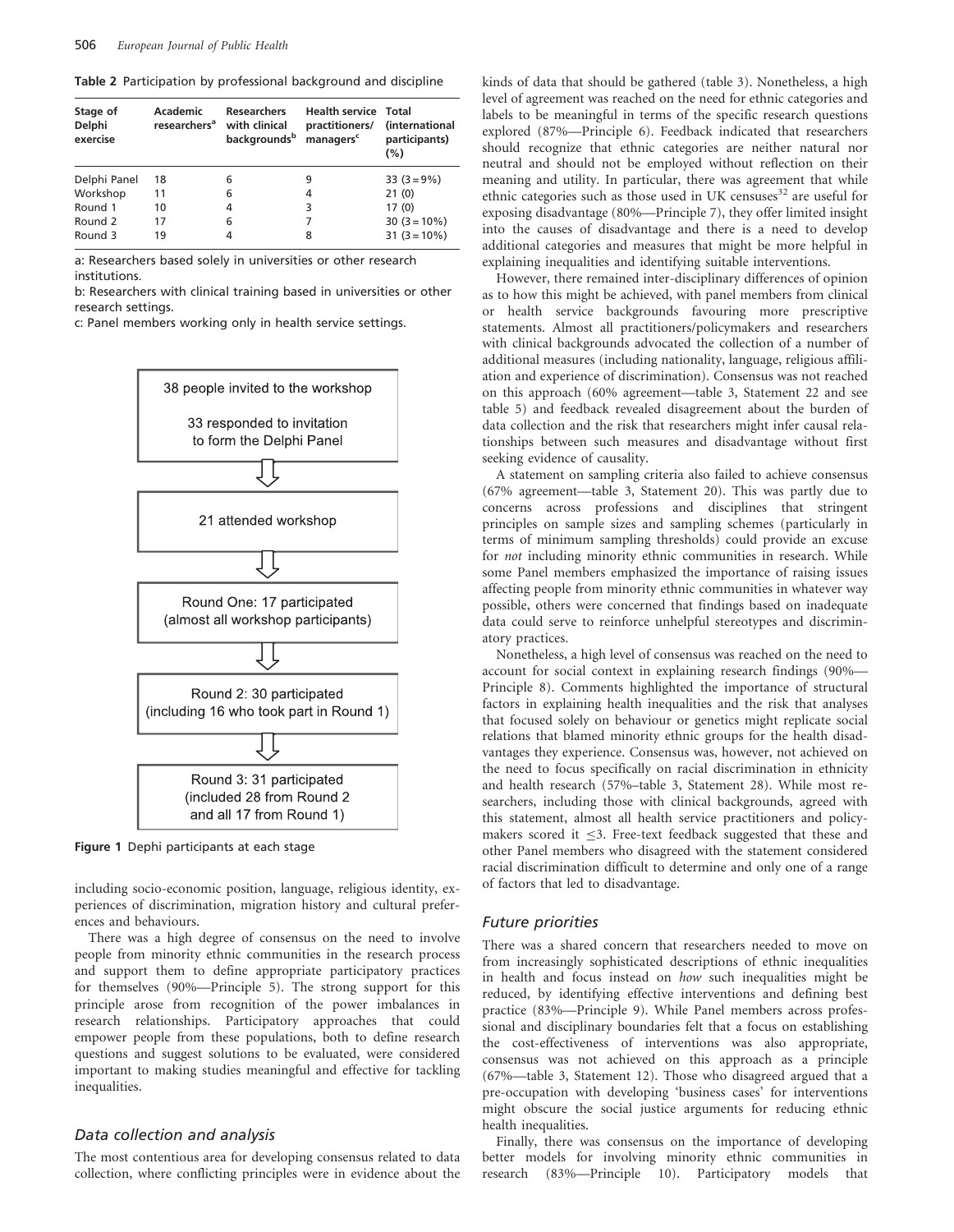<span id="page-4-0"></span>

| Consensus statements are indicated in bold font<br>scored |                                                                                                                                                                                                                                                                                                                                                                                                                                                                                    |    | Number of Mean<br>score | Number >4 | >4 of total<br>responses<br>$(\% )$ |
|-----------------------------------------------------------|------------------------------------------------------------------------------------------------------------------------------------------------------------------------------------------------------------------------------------------------------------------------------------------------------------------------------------------------------------------------------------------------------------------------------------------------------------------------------------|----|-------------------------|-----------|-------------------------------------|
|                                                           | Importance and purpose<br>1 The purpose of research on ethnicity and health should be for the well-being and betterment                                                                                                                                                                                                                                                                                                                                                            | 30 | 4.50                    | 28        | 93.3                                |
|                                                           | of populations being studied.<br>2 Ethnicity is significantly correlated with disadvantage and ill-health and researchers in the field<br>of health inequalities have both a professional and ethical responsibility to incorporate                                                                                                                                                                                                                                                | 30 | 4.52                    | 27        | 90.0                                |
|                                                           | evidence on ethnicity into their work and recommendations<br>3 Equity should be the guiding ethical principle for ethnic health research; researchers must be<br>alert to the dangers of discriminatory thinking and behaviour and guard against actual and                                                                                                                                                                                                                        | 30 | 4.22                    | 24        | 80.0                                |
|                                                           | potential harm<br>4 A better understanding of similarities and differences between ethnic groups can potentially<br>improve the health of the entire population.                                                                                                                                                                                                                                                                                                                   | 30 | 3.93                    | 20        | 66.7                                |
| Framing and focus of research                             |                                                                                                                                                                                                                                                                                                                                                                                                                                                                                    |    |                         |           |                                     |
|                                                           | 5 There is a need to examine diversity within ethnic groups and avoid homogenization. For<br>example, age, gender, religion, education, socio-economic position, geography or periodicity<br>of migration will all impact on the generation of ethnic health inequalities. Investigation of<br>ethnic health inequalities should pay due regard to the ways in which ethnicity intersects<br>with other forms of difference in order to understand how and why it may be relevant. | 30 | 4.69                    | 29        | 96.7                                |
|                                                           | 6 It is important to be explicit about the assumptions and theories that underlie research on<br>ethnic health inequalities                                                                                                                                                                                                                                                                                                                                                        | 30 | 4.40                    | 27        | 90.0                                |
|                                                           | 7 There is a need to improve the participation of minority ethnic communities in all stages of the<br>research process. Appropriate participation should be defined by these communities then                                                                                                                                                                                                                                                                                      | 30 | 4.28                    | 27        | 90.0                                |
|                                                           | promoted by researchers and statutory agencies and resourced by funding bodies.<br>8 Where quantitative data are lacking, such as in the case of asylum seekers and refugees,                                                                                                                                                                                                                                                                                                      | 30 | 3.93                    | 23        | 76.7                                |
|                                                           | qualitative studies are an important means of generating knowledge<br>9 All research involving minority ethnic communities should use (and publish) validation techniques<br>to ensure that research tools, especially those developed as diagnostic or quality of life measures,                                                                                                                                                                                                  | 29 | 4.02                    | 22        | 73.3                                |
|                                                           | operate similarly across participants regardless of ethnic/linguistic background.<br>10 Research must engage more effectively with the inter-related issues of migration, ethnicity and                                                                                                                                                                                                                                                                                            | 29 | 4.00                    | 21        | 70.0                                |
|                                                           | religion, as separate and interlinked social factors that impact on health inequalities<br>11 The role of racism in perpetuating ethnic health inequalities should be taken as given and more                                                                                                                                                                                                                                                                                      | 30 | 3.83                    | 21        | 70.0                                |
|                                                           | energy devoted to exploring its forms and the means by which it can be addressed.<br>12 There is a need to establish the cost-effectiveness of interventions while not neglecting other                                                                                                                                                                                                                                                                                            | 29 | 3.88                    | 20        | 66.7                                |
|                                                           | principles of ethnic health research.<br>13 Single-discipline and inter-disciplinary research along with overarching reviews of evidence are                                                                                                                                                                                                                                                                                                                                       | 30 | 3.83                    | 19        | 63.3                                |
|                                                           | needed to improve the evidence base for reducing ethnic health inequalities.<br>14 Researcher-led models for developing research should be integrated with those led by service users 29                                                                                                                                                                                                                                                                                           |    | 3.86                    | 18        | 60.0                                |
|                                                           | 15 Methodologies for ethnic health research will vary across disciplines and inter-disciplinary<br>approaches should be flexible enough to recognize differences                                                                                                                                                                                                                                                                                                                   | 29 | 3.43                    | 16        | 53.3                                |
|                                                           | Data collection                                                                                                                                                                                                                                                                                                                                                                                                                                                                    |    |                         |           |                                     |
|                                                           | 16 The use of ethnic categories and labels should be meaningful in relation to the particular<br>experiences and outcomes being explored                                                                                                                                                                                                                                                                                                                                           | 30 | 4.38                    | 26        | 86.7                                |
|                                                           | 17 Census categories are useful for exposing disadvantage but additional measures may be needed<br>to explore the processes through which disadvantage is created                                                                                                                                                                                                                                                                                                                  | 30 | 4.23                    | 24        | 80                                  |
|                                                           | 18 Ethnic monitoring records should wherever possible include use of self-assigned Census categories. 30<br>This would enable researchers to draw on data that is consistent at a national level.                                                                                                                                                                                                                                                                                  |    | 3.95                    | 22        | 73.3                                |
|                                                           | 19 Where possible, researchers should draw on terms and categories that are understood and agreed 29                                                                                                                                                                                                                                                                                                                                                                               |    | 3.91                    | 21        | 70.0                                |
|                                                           | within the existing literature on ethnicity and health<br>20 Research samples should be appropriate for the aim of the research:                                                                                                                                                                                                                                                                                                                                                   | 29 | 3.97                    | 20        | 66.7                                |
|                                                           | • Representative samples of diverse ethnic groups should be used where the aim of the research<br>is to produce representative research findings                                                                                                                                                                                                                                                                                                                                   |    |                         |           |                                     |
|                                                           | • Exclusive samples that do not include all ethnic groups should only be used when either there are<br>good grounds for supposing (i) that there is no ethnic variation in the outcome being explored or<br>(ii) there is a need to extend existing research to include under-researched groups within the                                                                                                                                                                         |    |                         |           |                                     |
|                                                           | sample<br>In quantitative studies representative samples of diverse ethnic groups should not be used for<br>$\bullet$                                                                                                                                                                                                                                                                                                                                                              |    |                         |           |                                     |
|                                                           | comparative analyses unless the sample sizes meet a minimum threshold<br>21 It is important to balance the potential benefits of including ethnicity in research design (i.e. to<br>expose, explore and reduce ethnic disadvantage) alongside the potential negative impact                                                                                                                                                                                                        | 30 | 3.90                    | 19        | 63.3                                |
|                                                           | (e.g. in stereotyping and stigmatizing ethnic groups)<br>22 Data that would be useful for research include: place of birth; parent's place of birth; national<br>identity; language/need for interpreter; religious affiliation/practice; and experience of                                                                                                                                                                                                                        | 29 | 3.71                    | 18        | 60.0                                |
|                                                           | discrimination<br>23 Researchers should explore the processes through which ethnic identification occurs and the ac-<br>ceptability of collecting a wider range of ethnicity-related markers and characteristics (including                                                                                                                                                                                                                                                        | 30 | 3.43                    | 16        | 53.3                                |
|                                                           | religious affiliation, national identity, language and observer-ascribed ethnicity)<br>24 New categories for exploring the causes of disadvantage and ways to address these should be<br>developed with the input of minority ethnic communities                                                                                                                                                                                                                                   | 29 | 3.59                    | 15        | 50.0                                |
|                                                           | 25 The concept of ethnicity is dynamic and self-assignment to ethnic groups can vary depending on<br>situation and context. Measures such as family ethnic origins and ancestry have a weak evidence<br>base but may be useful where stability/reproducibility of data is an important issue.                                                                                                                                                                                      | 29 | 3.09                    | 10        | 33.3                                |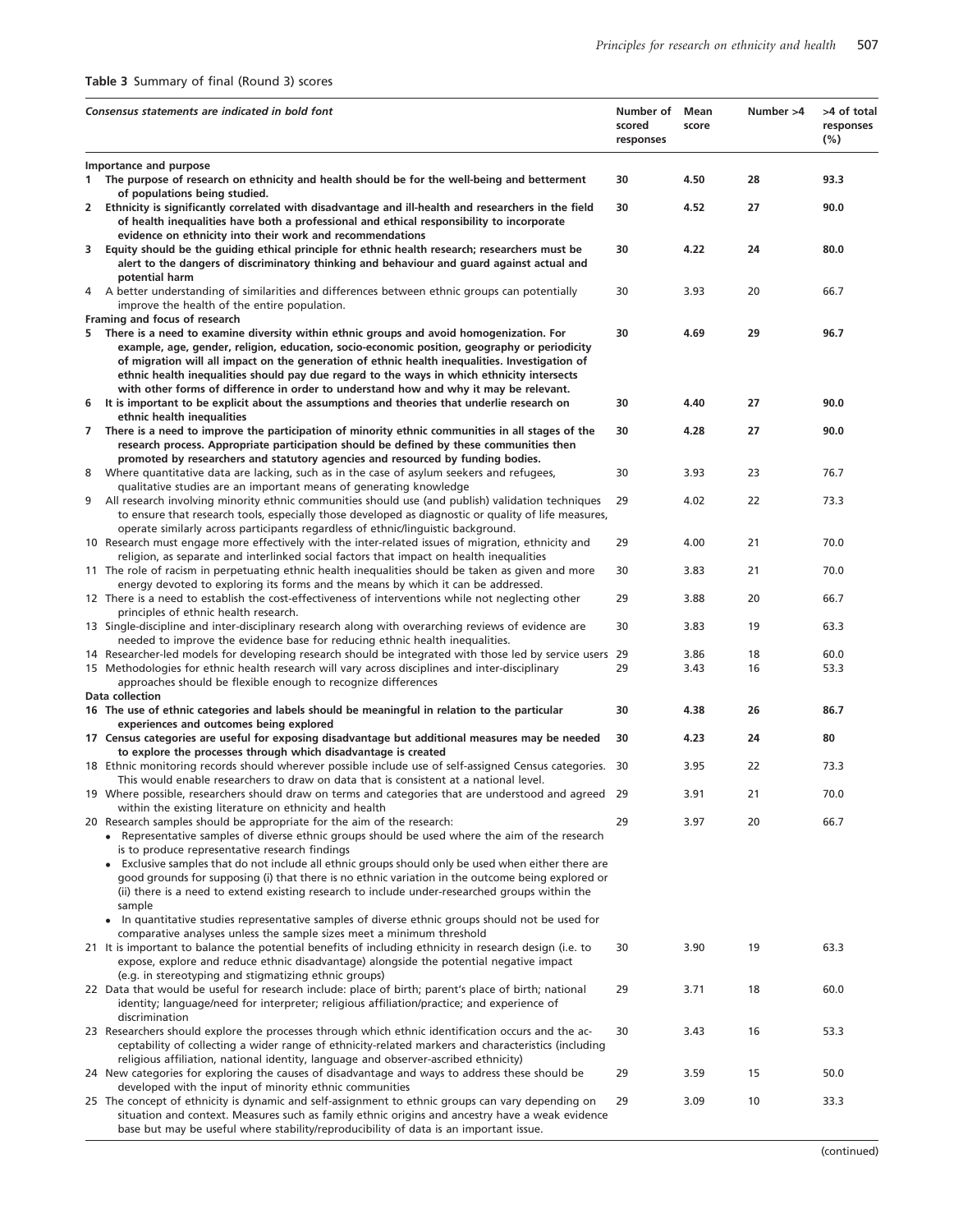#### <span id="page-5-0"></span>Table 3 Continued

| Consensus statements are indicated in bold font<br>Number of<br>scored<br>responses |                                                                                                                                                                                                                                                                                                  |     | <b>Mean</b><br>score | Number >4 | >4 of total<br>responses<br>$(\% )$ |
|-------------------------------------------------------------------------------------|--------------------------------------------------------------------------------------------------------------------------------------------------------------------------------------------------------------------------------------------------------------------------------------------------|-----|----------------------|-----------|-------------------------------------|
|                                                                                     | Data analysis                                                                                                                                                                                                                                                                                    |     |                      |           |                                     |
|                                                                                     | 26 Analysis of health inequalities should pay attention to the social context in which ethnic differences 30<br>in health outcomes are measured and health behaviours occur.                                                                                                                     |     | 4.50                 | 27        | 90.0                                |
|                                                                                     | 27 Research on ethnicity and health should always make clear how the relationship between ethnicity 30<br>and health outcomes is being framed, for example, is a causal relationship suggested and if so, is<br>the cause linked to behaviour or genetics?                                       |     | 4.05                 | 23        | 76.7                                |
|                                                                                     | 28 Researchers should seek to determine the impact of racial discrimination on the health of people<br>from minority ethnic groups. This is potentially very important in understanding the relationships<br>between ethnicity and health.                                                       | -30 | 3.72                 | 17        | 56.7                                |
|                                                                                     | <b>Future directions</b>                                                                                                                                                                                                                                                                         |     |                      |           |                                     |
|                                                                                     | 29 There is a need to focus on intervention studies that help identify effective ways of reducing<br>inequalities.                                                                                                                                                                               | 30  | 4.38                 | 25        | 83.3                                |
|                                                                                     | 30 More research is needed on appropriate models for involving minority ethnic communities in<br>research For example, models for community capacity building, empowerment, representative-<br>ness and continuity of engagement                                                                 | 28  | 4.25                 | 25        | 83.3                                |
|                                                                                     | 31 The research community for ethnicity and health needs to target a diverse community of practice and 30<br>establish the next generation of researchers in this field                                                                                                                          |     | 4.13                 | 23        | 76.7                                |
|                                                                                     | 32 International collaborations exploring the feasibility of ethnic monitoring/data collection (and<br>collection on some of the other equality dimensions protected by law in the UK) are helpful for the<br>development of research on ethnic health inequalities and for comparative studies. | 30  | 3.90                 | 20        | 66.7                                |

Table 4 The Leeds Consensus Principles for research on ethnicity and health

#### Importance and purpose

1. Ethnicity is often associated with disadvantage and ill-health. Researchers consequently have both a professional and ethical responsibility to incorporate evidence on ethnicity into their work and recommendations.

2. The purpose of research on ethnicity and health should be for the well-being and betterment of populations being studied and equity should be the guiding ethical principle. Researchers must be alert to the dangers of discriminatory thinking and behaviour and guard against actual and potential harm resulting from their research.

#### Framing and focus.

- 3. It is important to be explicit about the assumptions and theories that underlie research on ethnicity and health.
- 4. There is a need for research to, where appropriate, examine diversity within ethnic groups and avoid homogenization. For example, age, gender, religion, education, socio-economic position, geography or time of migration may all impact on the generation of ethnic health inequalities. Investigation of ethnic health inequalities should pay due regard to the ways in which ethnicity intersects with other forms of difference in order to understand how and why it may be relevant.
- 5. There is a need to improve the participation of minority ethnic communities in all stages of the research process. Appropriate participation should be defined by these communities, then promoted by researchers and statutory agencies and resourced by funding bodies.

#### Data collection and analysis

- 6. The use of ethnic categories and labels should be meaningful in relation to the particular experiences and outcomes being explored.
- 7. Census categories are often useful for exposing disadvantage, but additional measures may be needed to explore the processes through which disadvantage is created.
- 8. Analysis of health inequalities should pay attention to the social context in which ethnic differences in health outcomes are measured and health behaviours occur.

#### Future priorities

9. There is a need to focus on intervention studies that help identify effective ways of reducing inequalities.

10. More research is needed on appropriate models for involving minority ethnic communities throughout the research process. For example, models for community capacity building, empowerment, representativeness and continuity of engagement.

Table 5 Inter-disciplinary/inter-professional diversity in responses to Statement 22 (Data that would be useful for research)

| Score        | Academic<br>researchers | <b>Researchers with</b><br>clinical backgrounds | <b>Health Service</b><br><b>Practitioners/</b><br><b>Managers</b> |
|--------------|-------------------------|-------------------------------------------------|-------------------------------------------------------------------|
| Score 4 or 5 | 11                      | 3                                               | 8                                                                 |
| Scores $0-3$ | 8                       |                                                 | 0                                                                 |
| Total        | 19                      |                                                 | 8                                                                 |

empowered and developed capacity within disadvantaged communities were strongly supported by Panel members, whereas models integrating researcher-led and user-led approaches received substantially less support (60%[—table 3](#page-4-0), Statement 14).

## **Discussion**

#### Consensus and disagreement

Despite differing disciplinary perspectives across Delphi Panel members, it was possible to arrive at consensus on a number of key principles for ethnicity and health research. The 10 Leeds Consensus Principles encompass many of the key generic dimensions of research and should provide sufficient direction to inform decisions by those commissioning, undertaking and publishing ethnicity-related studies.

Areas in which consensus was not achieved relate most notably to specific aspects of research design and data generation, and reflect the disciplinary diversity of Panel members. This appears to reflect a lack of shared understanding on methodological details, such as how more 'meaningful' data categories and measures might best be developed to improve causal understanding or the targeting of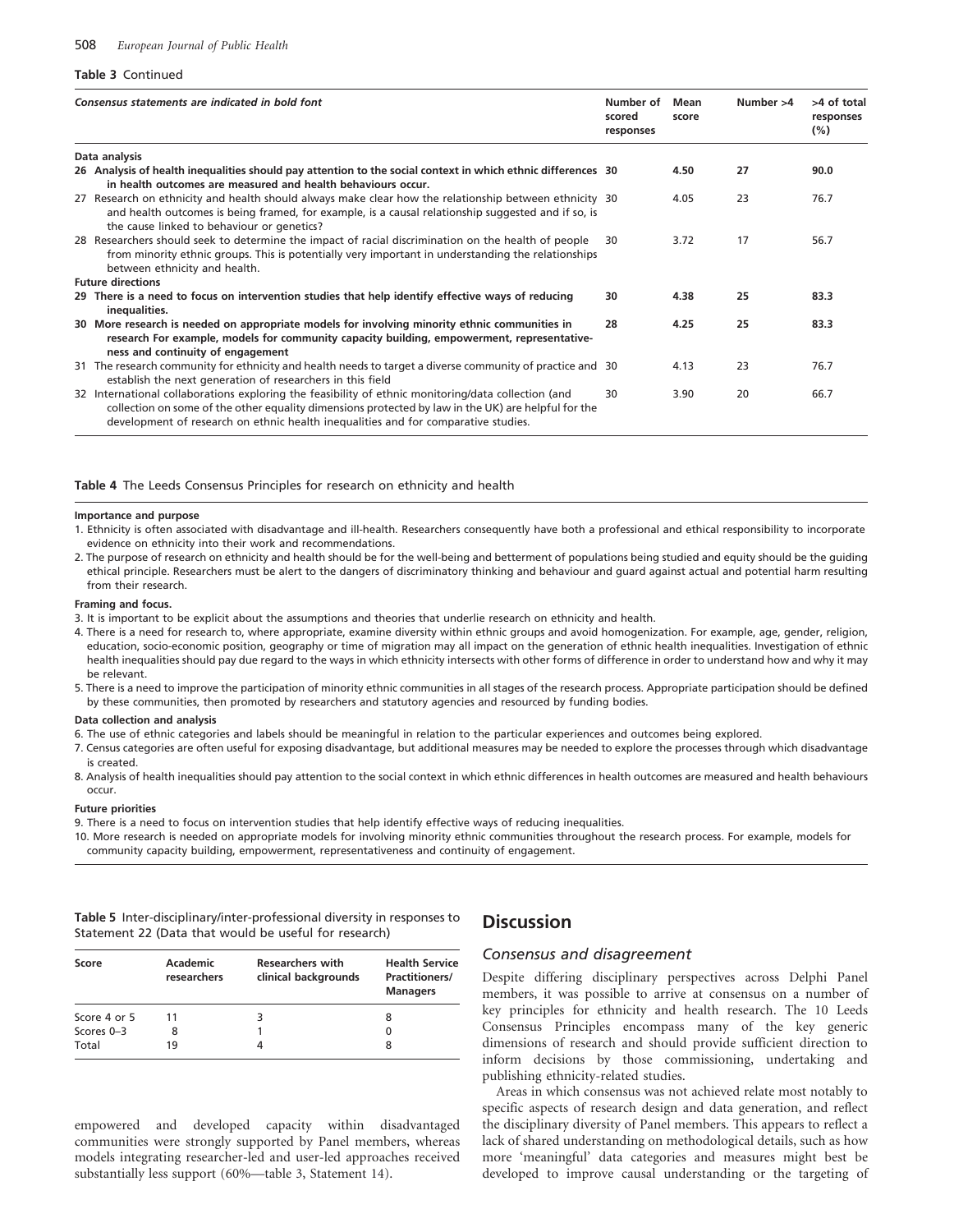interventions. Panel members acknowledged that study design and data collection decisions are shaped by disciplinary paradigms and the practical constraints within which researchers work. Broad principles might therefore be preferable to tight prescriptions that are potentially counter-productive if they alienate researchers and dissuade them from actively reflecting on research practice.<sup>[29](#page-7-0)</sup> Thus, while the Leeds Consensus Principles do not provide specific guidance on research design, they do encourage researchers across all disciplines to be explicit, transparent, reflective and critical about the methodological choices they make (Principle 3).

Disagreement about whether research should specifically explore the relationship between racial discrimination and health warrants further debate, since objections conflict with a growing body of literature suggesting a central role for racism in producing ethnic health inequalities. $3\frac{3}{2}$ 

#### Building on previous guidance

The Leeds Consensus Principles show continuity with earlier guidance generated by and for the research community. Smart et al.'s<sup>[26](#page-7-0)</sup> review of editorials from biomedical journals<sup>[34](#page-7-0)</sup> notes the trend over time away from prescriptive standardization towards more generic guidance. Other areas of continuity include: the recognition that research may perpetuate negative stereotypes of minority ethnic people; $2^{3,24}$  the multidimensional nature of ethnicity and its link with socio-economic disadvantage; the internal diversity of ethnic groups; and the need to collect information on dimensions other than fixed, statutory ethnic categories.<sup>[35](#page-7-0)</sup>

The Leeds Consensus Principles also extend beyond previous guidance to highlight the need to focus on intervention studies investigating how ethnic health inequalities might be reduced. Furthermore, the Principles emphasize the importance of involving members of minority ethnic communities in the research process. Although this has been highlighted previously,  $2^{3,24}$  $2^{3,24}$  $2^{3,24}$  it has been presented as an 'ethical' consideration, rather than guidance on scientific rigour. Involving members of minority ethnic communities in decisions about the kind of data that should be collected could, for example, challenge researchers' ideas about the value or risk of collecting certain types of data and contribute to resolving the conflicting approaches currently in operation. Principle 10 thereby responds to recent commentary on the urgent need for more empirical work on different ways to effectively engage minority ethnic communities in research.<sup>[10](#page-7-0),[36](#page-7-0)</sup>

Finally, Principle 1 argues that health researchers have an overriding professional and ethical responsibility to incorporate attention to ethnicity within their work. In this respect, the principles move beyond guidance for those who are already engaged in ethnicity and health research, to the wider community of health researchers who might not normally consider ethnicity. Given the sustained policy and research interest in health inequalities yet disappointing attention to ethnicity within these international agendas,<sup>[37](#page-7-0)</sup> Principle 1 is clearly of paramount importance.

#### Strengths and limitations

The Delphi exercise presented here successfully elicited the views of a substantial number of researchers, policymakers and practitioners from a range of disciplinary backgrounds, each with substantial experience in ethnicity and health research. Although Panel members were not randomly selected, the commonalities between our findings and guidelines developed elsewhere<sup>[24,28](#page-7-0)</sup> suggest that the consensus achieved is likely to be more widely identified. Nonetheless, in light of the variations between health-care systems and ethnic populations in different national contexts, there is scope for this exercise to be replicated with a broader range of participants from outside the UK. That said, the broad nature of the principles established should provide a firm foundation for exploring whether further consensus, particularly across European contexts, is possible. Finally, these consensus statements did not identify ways in which such guidance might translate into improvements in health-care policy and practice, beyond the provision of more pertinent, robust and intervention-focused research. There may therefore be benefit in adopting a similar Delphi method to explore consensus on the effective translation of such research evidence into health-care policies and practice.

## **Conclusions**

There is ongoing concern that health research is not serving the interests of minority ethnic communities as well as it should. The Leeds Consensus Principles are intended to encourage researchers to consider how much their work might better contribute to improving the health of minority ethnic communities. These principles complement recent European-level policy statements on the principles and values informing research, policy and practice on migrant and ethnic health. $38,39$  They also engage with debates within the USA about the (inappropriate) use of ethnic health research in policy development. $40^{\circ}$  $40^{\circ}$  Given the perceived challenges of incorporating attention to ethnicity within health research, and the need to develop shared perspectives internationally and between disciplines, there is clearly a need to develop these principles further in collaboration with researchers, policymakers and practitioners beyond the UK context.

## Acknowledgements

The authors thank the Department of Health for funding the workshop and Delphi exercise. The authors are also grateful to Delphi Panel members who gave generously of their time and to Jeanette Moore who carried out quantitative analysis of Delphi scores. Initial findings from the Delphi exercise were presented at the 3rd Migrant Health Conference in Pècs, Hungary in May 2010.

## Funding

The UK Department of Health funded the workshop and Delphi exercise on which the consensus principles presented in this article are based.

Conflicts of interest: None declared

## Key points

- A consensus-building interdisciplinary Delphi exercise involving academic researchers, practitioners and policymakers identified 10 key principles for framing, undertaking and using ethnicity and health research.
- Achieving consensus about the kinds of data that should be gathered was challenging, and reflected differing clinical and non-clinical research and practice imperatives.
- It was acknowledged that particular study design and data collection decisions will be shaped by disciplinary paradigms and practical constraints within which all researchers work.
- A uniting and common concern was that the generation and application of research evidence should not replicate patterns of social exclusion, stereotyping and stigmatization, and should instead contribute to better health-care experiences and health outcomes for ethnic minority populations.
- Decisions about the kind of research to best inform migrant and ethnic health policy and practice might usefully draw on the 10 Leeds Consensus Principles presented here.